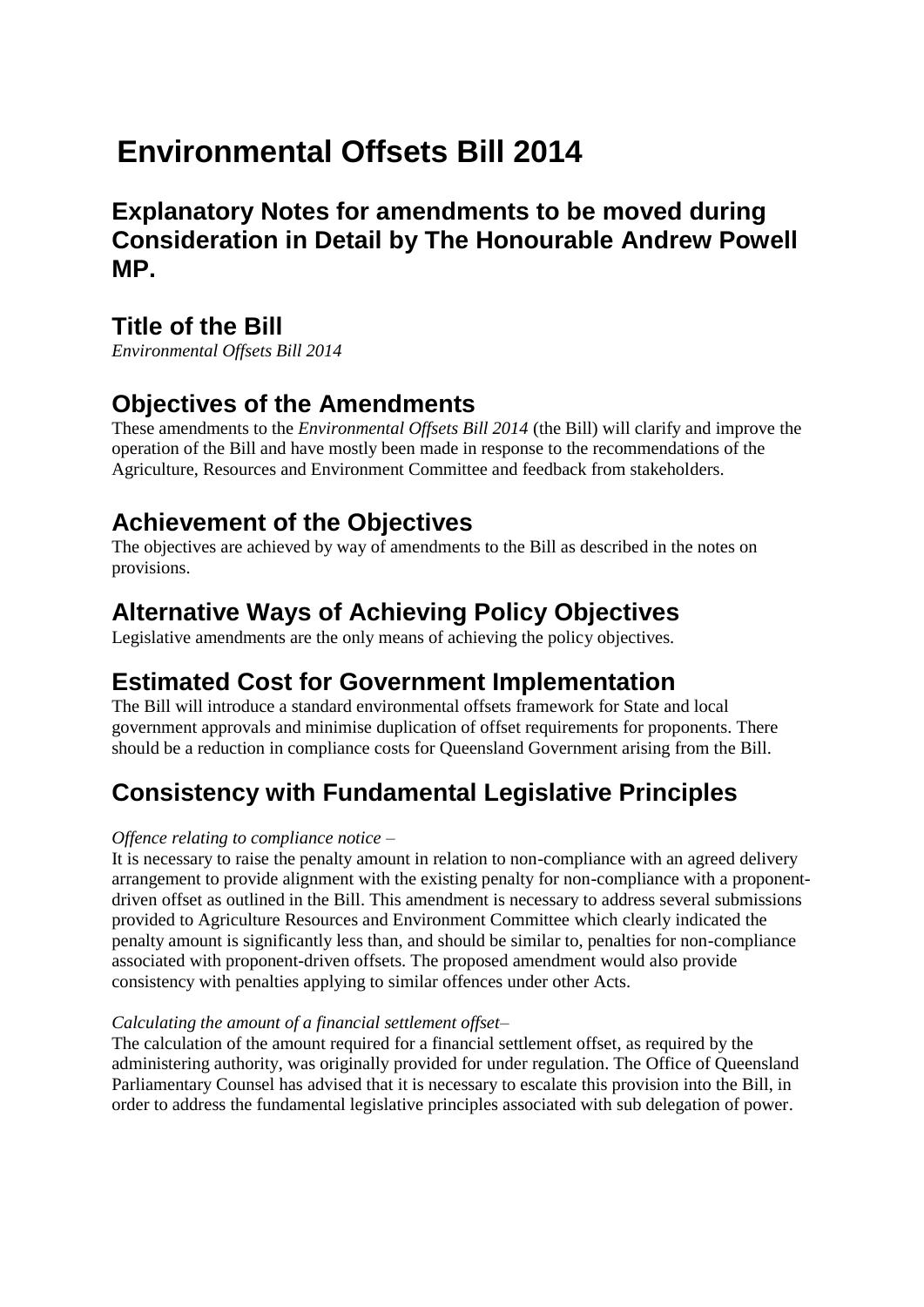### **Consultation**

The amendments to the Bill are mostly made in response to Report No. 40 from the Agriculture, Resources and Environment Committee as well as to submissions made to the Committee during the submission period on the Bill.

# **NOTES ON PROVISIONS**

#### *Amendment 1 and 2*

These amendments are necessary to clarify what is 'significant' in relation to a significant residual impact on a protected area or a legally secured offset area. This amendment is necessary to provide consistency between protected areas, legally secured offset areas and other prescribed environmental matters referred to under clause 8 (1) of the Bill.

#### *Amendment 3*

This amendment removes a redundant term in subclause 8 (4) to ensure the correct application of this provision. The significant residual impact applies to one or more items listed under subclause 8 (4) and it is therefore necessary to remove the word 'or', from the end of this provision.

#### *Amendment 4*

This amendment removes any doubt that a protected area, as mentioned in this amendment, does not include a nature refuge for the purposes of subclause (2) of the Bill or other prescribed environmental matters within the protected area.

#### *Amendments 5, 6, 7 and 8*

This amends subclause 10 (3) of the Bill to better facilitate the prescription of matters of national environmental significance (MNES). This amendment will expedite the process of accreditation of Queensland's approval processes under 46 or 146B of the Environmental Protection and Biodiversity Conservation Act 1999.

The previous clause 10 (3) specified that MNES could not be prescribed until after the approval was granted. This arrangement would have made the process of accreditation under the *Environmental Protection and Biodiversity Conservation Act 1999* more cumbersome.

#### *Amendment 9*

This amendment provides for the environmental offset policy to set out the requirements for calculating the amount for a financial settlement offset. This amendment is necessary as a result of amendment 24 to clause 23(3), which inserts a requirement for the financial settlement offset amount to be calculated in accordance with the offset policy.

#### *Amendment 10*

This amendment implements recommendation 10 of the Agriculture Resources and Environment Committee report by replacing the words 'cost-effective' with 'reasonable' under clause 14 (2)(b) of the Bill.

#### *Amendment 11*

Amendment 11 amends subclause 14 (3) of the Bill to clarify that an administering authority may have regard to an existing environmental offset condition which relates to the same or substantially the same prescribed activity, prescribed environmental matter and area of land.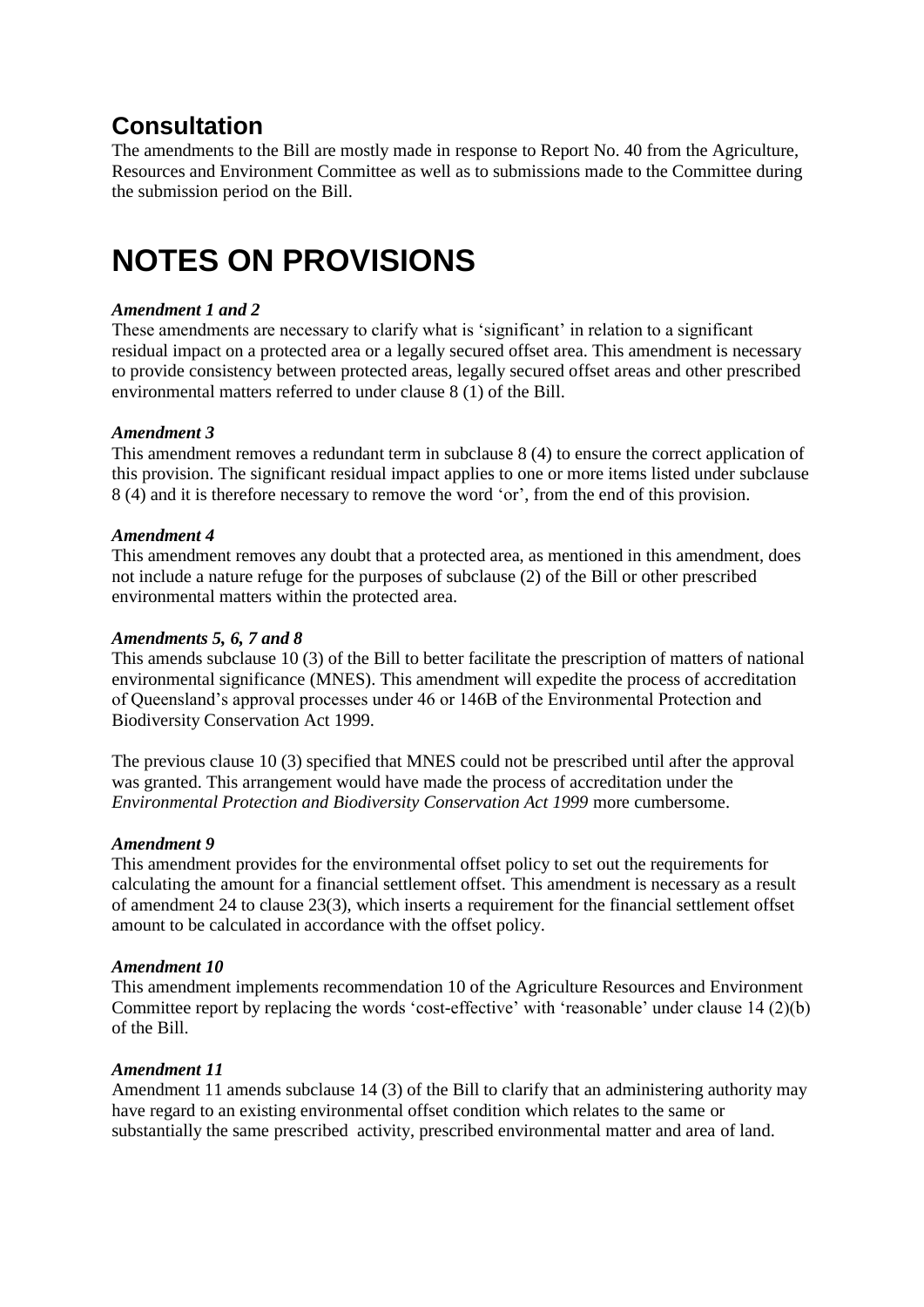This amendment is necessary to improve the interpretation of this clause and to remove the notion that an administering agency may have regard to an offset condition imposed for the same prescribed environmental matter in a different location for a different area prescribed activity.

#### *Amendment 12*

This amendment replaces the words 'administering authority' with 'administering agency' to remove an inconsistent term mentioned in clause 14 (1) of the Bill.

#### *Amendments 13 and 14*

This amends clause 15 of the Bill to clarify that the restriction imposed under this clause applies to the same prescribed activity and the prescribed environmental matter. Clause 15 specifies that a lower level of government must not impose an offset condition if an offset condition was imposed, or decided not to be imposed by a higher level of government regardless of whether the lower level of government considers the impact is more significant, or an offset condition should have been imposed.

This amendment was also necessary to improve the interpretation of this clause by providing a clearer description of what an existing condition means in the context of 'Commonwealth condition' and 'State condition' by specifically referring to conditions that have been imposed.

#### *Amendment 15*

This amends clause 16 of the Bill to provide clarification that deemed conditions on an authority which relate to an environmental offset are taken to apply despite section 347(1)(b) and (c) of the *Sustainable Planning Act 2009* which explicitly state conditions that cannot be imposed on an authority granted under that Act.

Sections 347 (1)(b) and (c) of the *Sustainable Planning Act 2009* restrict the imposition of conditions which require a monetary payment for infrastructure, or require works to be carried out by an entity that is not the applicant applying for the approval under that Act.

#### *Amendment 16*

Subclause 18 of the Bill is amended to clarify that environmental offsets may be delivered in stages if the prescribed activity to which the condition relates may also be delivered in stages. Before authority holder may start each stage of the prescribed activity, the holder must elect in the approved form how they will deliver an offset for that stage.

This amendment also clarifies that it if a proponent elects to deliver a proponent-driven offset; it is a condition of their authority that the proponent must submit an offset delivery plan for the offset at the same time the notice of election is given under subclause 18(1) of the Bill.

This amendment also establishes the requirement under 18 (2)(a) to elect by notice how an offset will be delivered using the approved form. This provision is consistent with the chief executive's power under clause 91 to approve forms for use under the Act.

#### *Amendment 17*

Subclause 18 (5) of the Bill is amended to remove any doubt that a proponent-driven offset must provide benefits in addition to the requirements stated or otherwise provided for as part of an authority granted under an Act.

#### *Amendment 18*

Cause 18 (5)(b) of the Bill is amended to correct the name of the *Land Protection (Pest and Stock Route Management) Act 2002*.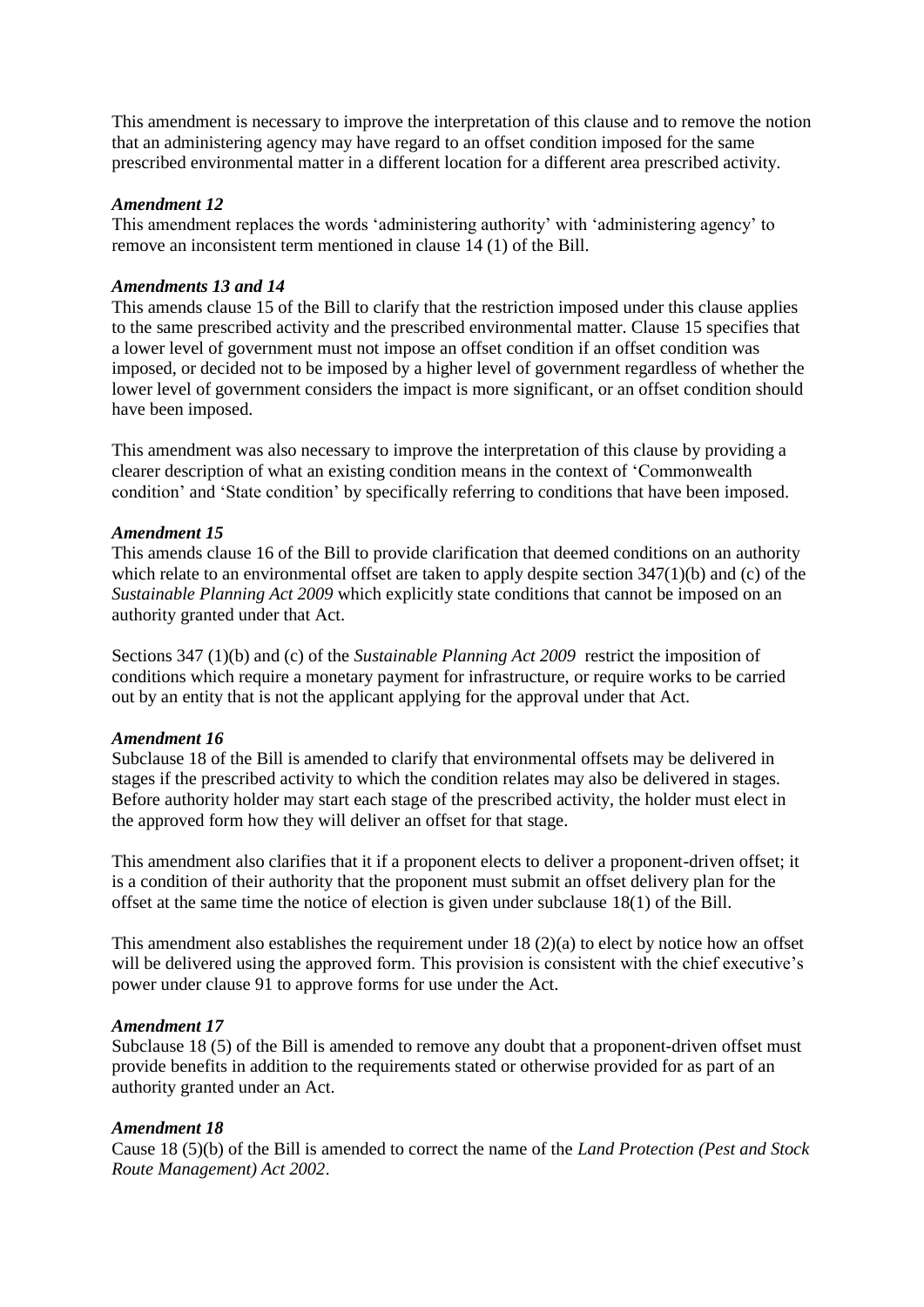#### *Amendment 19*

This amendment removes subclause 18 (6) from the Bill as a consequence to the amendment of clause 16, which clarifies the relationship between deemed conditions and the relevant sections of the *Sustainable Planning Act 2009* determining the validity of these conditions.

#### *Amendment 20*

This amendment implements recommendation 11 of the Agriculture Resources and Environment Committee report by establishing a timeframe of 40 business days for the administering agencies to consider the notice of election. This amendment is necessary to provide certainty to proponents that a notice of election will be considered in a timely manner and ability to seek a review of the failure to make a decision if this is not achieved.

#### *Amendment 21*

This amendment is necessary to provide for an amendment of the agreed delivery arrangement under subclause 19(5) to occur prior to the authority holder commencing the prescribed activity under the authority.

#### *Amendment 22*

This amends 19(6) of the Bill to provide for the decision made to give notice, or for failure to give notice within 40 business days, to facilitate the commencement of a review process provided under regulation in 19 (6) of the Bill.

#### *Amendment 23*

A new subdivision 2A is inserted under clause 19, to provide for the amendment of an agreed delivery arrangement, in relation to a proponent-driven offset after the prescribed activity has commenced. This further agreement is necessary in a number of situations, including for example, where the agreed delivery arrangement may result in an unintended outcome or the environmental offset may not be achieving the main purpose of the Act.

#### *Amendment 24*

This amends subclause 23 (2) of the Bill to link the deemed condition with the agreed delivery arrangement, by requiring the payment of the agreed financial settlement amount prior to commencing the prescribed activity to which the offset condition relates.

This amendment also provides for local government to be the administering agency that receives financial settlement amount for matters of local environmental significance, and in some cases, matters of State environmental significance.

The State Planning Policy provides for a local government to administer matters of State environmental significance for certain prescribed activities. For example, receiving amounts in relation to offsets for Koala Habitat in South East Queensland as part of a development approval issued under the *Sustainable Planning Act 2009*. Subsequently the local government as the administering agency may receive the financial settlement amount in order to deliver the environmental offset for a particular matter.

This amendment, through subclause 23 (3), expressly states, in deciding the amount to be required as a financial settlement offset, an administering agency must calculate the amount in accordance with the environmental offsets policy.

This amendment is necessary for primary legislation to give effect to the financial settlement offsets calculation method, a key component of the environmental offsets policy framework. The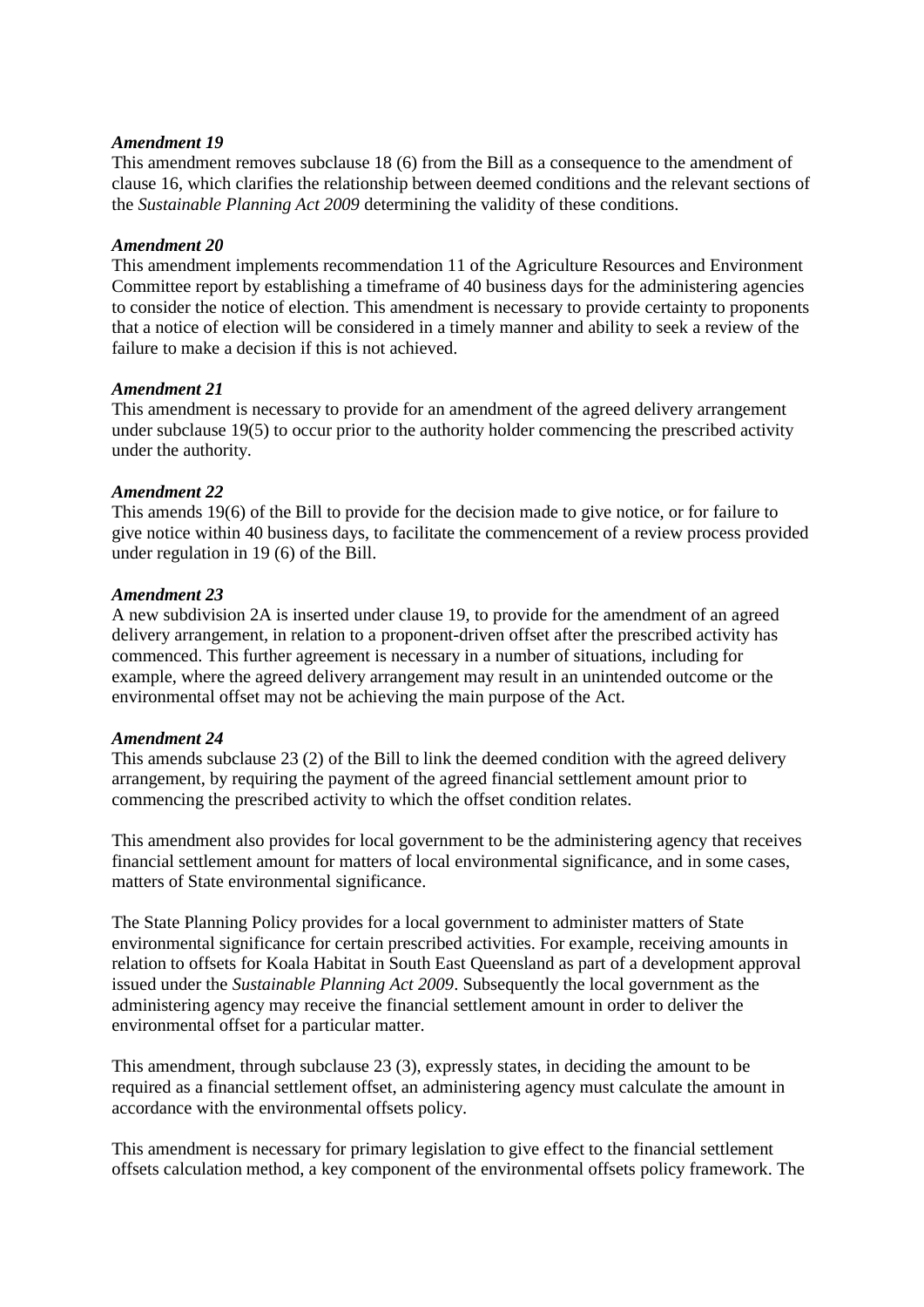environmental offsets policy, a statutory instrument under the Act, is the most appropriate instrument for providing the level of detail required to make this calculation.

#### *Amendment 25*

This amendment is necessary to remove the incorrect term 'trust account' and replace it with correct term of 'trust fund' within the meaning of the *Local Government Act 2009*, and *City of Brisbane Act 2010*. Each of the abovementioned Acts provide for the establishment of a 'trust fund' to be credited with 'trust money'. This amendment is necessary to provide consistency with the provisions in Part 11, division 2 of the Bill which provides for amounts received as a financial settlement offset by a local government to be taken as trust money credited to the local government's trust fund.

#### *Amendment 26*

This amends clause 28 of the Bill to clarify that a protected area is only taken to be a legally secured offset area when the protected area is subject to a management plan or agreement, however stated, which provides for the delivery of an environmental offset that achieves a conservation outcome.

This amendment is necessary to establish the link between the management plan or agreement, however stated, for the protected area and the purpose for which the plan is made. This allows certain protected areas to be recognised as legally secured offset areas, but not if the area is dedicated or declared for a purpose, not related to the achievement of a conservation outcome.

#### *Amendment 27*

This amends clause 29(1) to establish that each application for an environmental offset protection area must be accompanied by an 'environmental offset agreement' and an 'offset delivery plan' which are both designed to achieve a conservation outcome. The signed consent to the declaration of each person with an interest in land within the area of land to which the application relates is also required.

#### *Amendment 28*

This amendment omits subclause 29  $(6)(c)$  to remove the obligation imposed on the Chief Executive to require the owner of land's successors to comply with an environmental offset agreement. This obligation is unnecessary as clause 31 of the Bill provides for each agreement to be binding on each person who is from time to time the owner of land within the area and adequately addresses the continuation of the agreement on the owner of land in the future, whoever the owner may be.

#### *Amendments 29 and 30*

This amends clause 30 of the Bill to provide greater consistency between the Bill and processes and terminology currently used under the *Land Act 1994* and *Land Title Act 1994*.

#### *Amendment 31*

This amendment replaces clause 33 of the Bill which provides for a record kept by the registrar of titles to be corrected, updated or removed in certain circumstances.

Replacement was necessary to provide greater consistency between the Bill and processes and terminology currently used under the *Land Act 1994* and *Land Title Act 1994*.

#### *Amendment 32*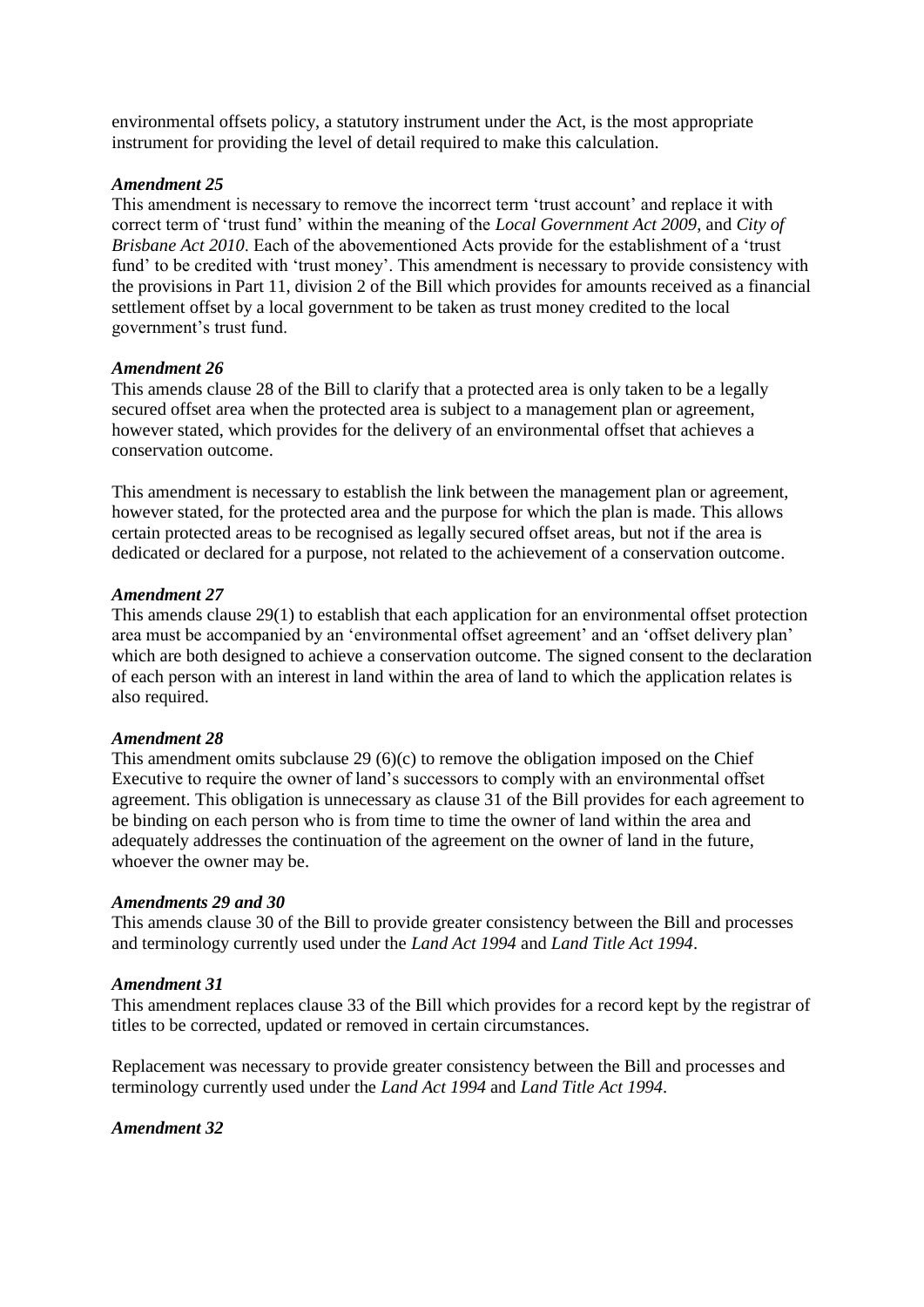This amendment inserts a greater penalty relating to an offence under clause 36 for failing to comply with a compliance notice, issued in relation to non-compliance with an environmental offset agreement.

It is necessary to raise the penalty amount in relation to non-compliance with an agreed delivery arrangement to provide alignment with the existing penalty for non-compliance with a proponentdriven offset as outlined in the Bill.

Several submissions provided to Agriculture Resources and Environment Committee have indicated that the penalty amount is significantly less than, and should be similar to, penalties for non-compliance associated with proponent-driven offsets. The proposed amendment would also provide consistency with penalties applying to similar offences under other Acts.

#### *Amendment 33*

This amendment implements recommendation 13 of the Agriculture Resources and Environment Committee report by replaces the word "inspectors" with "enforcement officers" in the heading of clause 41 of the Bill to correct a drafting error.

#### *Amendment 34*

This amendment is prepared in response to the Agriculture Resources and Environment Committee report requesting clarification of clause 44. This clause has been amended to remove the ability to appoint any individual with their consent. There is an adequate head of power to identify other classes of persons by regulation if the need arises in the future.

#### *Amendment 35*

This amendment implements recommendation 12 of the Agriculture Resources and Environment Committee report to amend the object of the offset account, to expressly state that 'the object of the offset account is to provide for the delivery of environmental offsets to achieve conservation outcomes'.

This amendment provides certainty to proponents that an environmental offset delivered using financial settlement offset money, will provide for an environmental offset that is selected, designed and managed to maintain the viability of that matter.

#### *Amendments 36 and 37*

This amends clause 85 of the Bill to provide certainty that an amount received as a financial settlement offset in relation to a protected area (other than a nature refuge), must be provided to the chief executive of the department responsible for administering protected areas. This clause ensures the transaction is made as soon as possible to ensure the environmental offset for the protected area can be implemented in a timely manner in accordance with clause 7 (3) of the Bill.

#### *Amendment 38*

This amendment implements recommendation 12 of the Agriculture Resources and Environment Committee report to provide a clear link between the payment of a financial settlement offset and the delivery of a conservation outcome. This amendment will ensure that payments made out of the local government trust fund to deliver the environmental offsets are designed to achieve a conservation outcome for the impacted matter.

#### *Amendment 39*

This amends clause 92 (2)(b) of the Bill to provide for an advanced offset to be 'registered' by an owner, as opposed to the previous term of 'identified'. The recording of an advanced offset in the register will enhance trading of the offsets in the future.